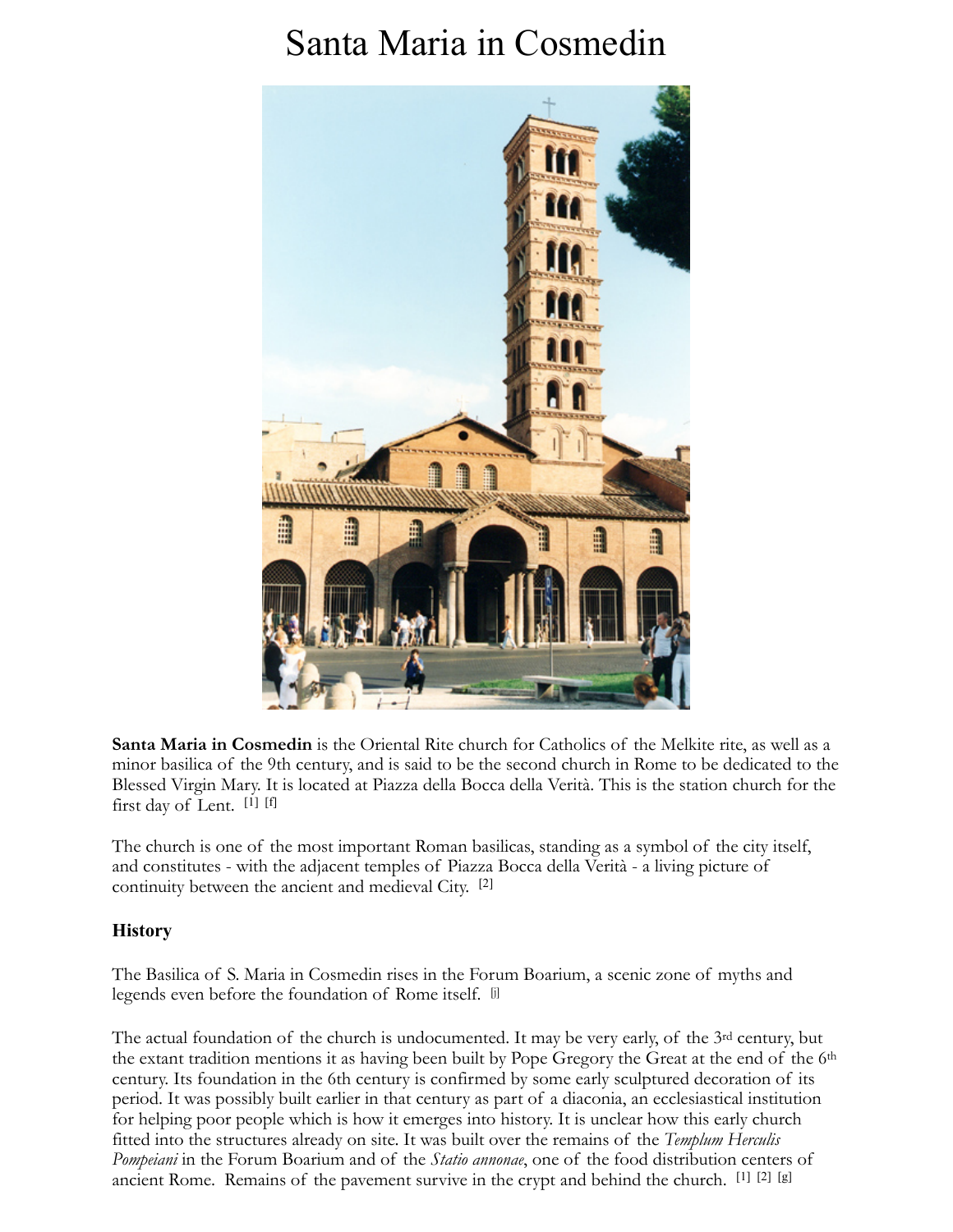The church was rebuilt by Pope Adrian I in 782, and granted to a community of Greek monks from Constantinople exiled by the iconoclast persecutions in the Byzantine Empire. The architecture showed Eastern influence in having three apses, and also a matroneum or separate gallery for women over each aisle. Back then, the church did not have arcades but instead the columns dividing the nave from the aisles supported horizontal architraves. A little crypt was also provided, despite there being no shrine of any saint established here. [1]

An eighth century inscription in the church records that Eustathius, the last Byzantine duke of Rome (ca. 752-756) gave a gift of extensive properties to the church's ministry to the poor. The same inscription also mentions a donation by someone named Georgios and his brother David. [4]

The church was originally known as *Santa Maria in Schola Graeca* (Our Lady at the Greek Confraternity), and was used by Greek merchants in Rome as well as the expatriates. The number of the latter, both monks and laypeople, grew so large in this century that the Papal curia was dominated by Greek speakers and several other monasteries were of the Byzantine rite. Because of its beauty, the Greek monks gave the church the adjective *Cosmedin* (from Greek *kosmidion*), beautiful, a reference to the rich ornamented by P. Hadrian. [1] [2] [5] [f]

The city suffered a major earthquake in 847, and this damaged the church. So, later in the 9th century, Pope Nicholas I ordered a restoration which included a sacristy, a papal palace and a new chapel dedicated to St Nicholas. These additions were destroyed when the complex was damaged during the Sack by the Normans in 1084 led by Robert Guiscard. [1] [2]

The subsequent restoration of 1123, ordered by Pope Callistus II (who was elected Pope in this church, in 1118) and carried out by Cardinal Alfanus who was his chamberlain, who added the portico, red-brick Romanesque campanile and the beautiful Cosmatesque style decorations inside, resulting in the building that we have today. The restoration also entailed the removal of the galleries, the building of the *schola cantorum* and the arcades for the aisles. The walls were covered with frescoes, of which fragments survive. [1] [e] [f] [k]

The church was given to the Benedictines of Monte Cassino in 1432 by Pope Eugenius IV, but in 1573 it became a secular canonry again. After a period of decay, Pope Clement XI, in the year 1715, had the piazza lowered it to corresponded to the level of the floor of the church, and reorganized the entire neighborhood by rearranging the area, which had become rundown. The pontiff had the Fontana dei Tritoni erected, a lovely late Baroque work by Carlo Bizzaccheri, which still stands in the park across the street. [1] [2] [6]

In 1718 the church was brought up to a Baroque style, mainly expressed by a new façade and vaulted ceiling, by Giuseppe Sardi in 1718. This is Sardi's first known work of architecture. The Baroque additions, however, were removed in the restoration of 1894-1899, together with the coat-of-arms of Pope Clement XI who had sponsored Sardi's work, by the architect Giovanni Battista Giovenale. This included restoring the ceiling and mediaeval appearing portico and facade. Also, the side apse chapels of the Madonna di Loreto and that of San Giovanni Battista were restored and decorated with Romanesque style frescoes by Cesare Caroselli with the assistance of Alessandro Palombi. [1] [2] [4] [6] [c]

There was a restoration of the façade and campanile in 1964, and also a further recent restoration to the sacristy block. [1]

It was in Santa Maria in Cosmedin that were elected the popes Gelasius II (who had been Cardinal Deacon of *Titulus S. Mariae in Cosmedin*), Celestine III, and the antipope Benedict XIII (Cardinal Deacon of this church). [1]

Among the former titular deacons of the church is Cardinal Reginald Pole (died 1558), Archbishop of Canterbury during the English Reformation. It has been vacant since 1967. [1]

The basilica was the titular church of Popes Gelasius II and Celestine III, as well as antipope Benedict XIII. Among the former titular cardinal deacons of the church was Reginald Pole, the last Roman Catholic Archbishop of Canterbury. [4]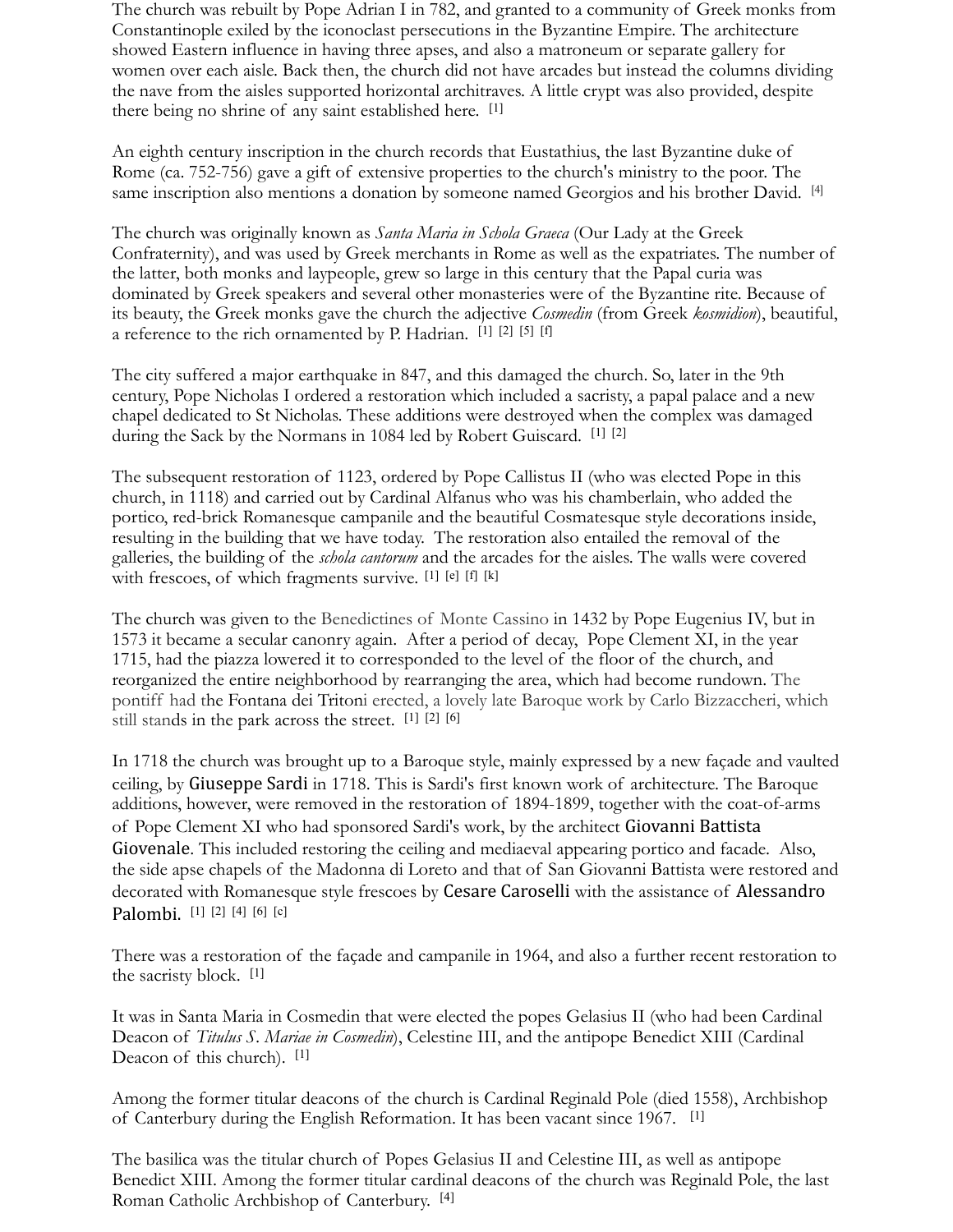## **Exterior**

The ancient church Santa Maria in Cosmedin rises on the east side of Piazza Bocca della Verita. On the same square – which is the ancient Forum Boarium, formed by the depression among the three hills on which Rome was built (the Palatine, the Aventine and the Capitoline). Here stands also the circular Temple of Hercules Victor. On this square – or near it – there are also the Arch of Janus and the so called Tempio of Fortuna Virile (100 B.C.). [e]

# Campanile (4)

This is one of the finest mediaeval Romanesque campaniles in Rome, and is a familiar landmark. It is the earliest documented example in Rome, built around the year 1123. It is unusually tall, 34.2 meters (112 ft), in brick and having nine storeys. [1] [h]

The first storey, within the church, incorporates the passageway from church to sacristy, as mentioned, and the second which reaches to the roofline of the nave is blank. The third and fourth have two separate arched openings on each face, but the ones of the third storey have been blocked. The fifth storey has three arches on each face. The last four storeys have these three arches made into an arcade on each face, with the arches seprated by white marble columns having imposts instead of proper capitals. Binoculars will show that the columns facing the street in the eighth storey are ribbed. However, the columns of the topmost storey have an assortment of capitals, of the Corinthian and Composite styles and rather eroded. [1]

The stories are separated by a double cornice with dentillation in between. There is also a dentillated string course running round each storey at the level of the arch springers. The fabric of the tower is decorated with plaques of porphyry and green serpentine, some round, some rectangular and sone cross-shaped. They are arranged rather haphazardly. [1]

# Façade (1)

The modern façade was rebuilt in 1899 in a presumed mediaeval style. It is in brick, with the narthex having six large open arches filled with railings. In between these are strip pilasters which reach the dentillated roofline without capitals. The roof of the narthex is pitched and tiled. Above each arch is a round-headed window, and these windows are fenestrated with stone grilles called transennae, in the form of rows of little arches. The entrance propylaeum has a gable roof over a large arch, and this is supported by four Ionic columns in a square. [1]

The actual nave frontage, above the narthex roof, has a row of three arch windows the transennae of which are formed of rows of circles. Above these windows a cornice with stone dentillations runs across the gable, forming a false pediment which contains a small oculus in brick. [1]

# Portico (2)

The portico is preceded by a plain porch. The most famous part of the church is found in the portico. The *Bocca della Verità*, 'Mouth of Truth' (16), can be found at the left end. It is an ancient well-head or drain cover of the ancient Cloaca Massima in the shape of a mask, placed here in 1632. According to legend, your hand will be bitten off if you place it inside the mouth and tell a lie. [1] [f]

Also in the portico, on the right of the door, is a monument to the Cardinal Alphanus, who was Chancellor to Pope Callixtus II in the early 12th century, and oversaw the restoration of the church. The tomb is of great interest, though of simple style and modest dimensions. It is the earliest which has survived to us of the great series of medieval and Renaissance tombs of Rome, showing the original type from which the later recessed tombs, with their canopies, were slowly developed. [a] [b]

The tomb is in the form of a marble niche altar, having a triangular canopy supported by a pair of spindly columns. There is a fragment of fresco above the tomb, which originally represented the *Madonna and Child flanked by Popes Callixtus II and Gelasius II*. There is an epitaph along the lower edge of the canopy, which reads: Vir probus Alfanus cernens quia cuncta perirent, sibi hoc sarcofagum statuit ne totus obiret, fabrica delectat pollet quia penitus extra sed monet interius quia post haec tristitia restant.[1] [d]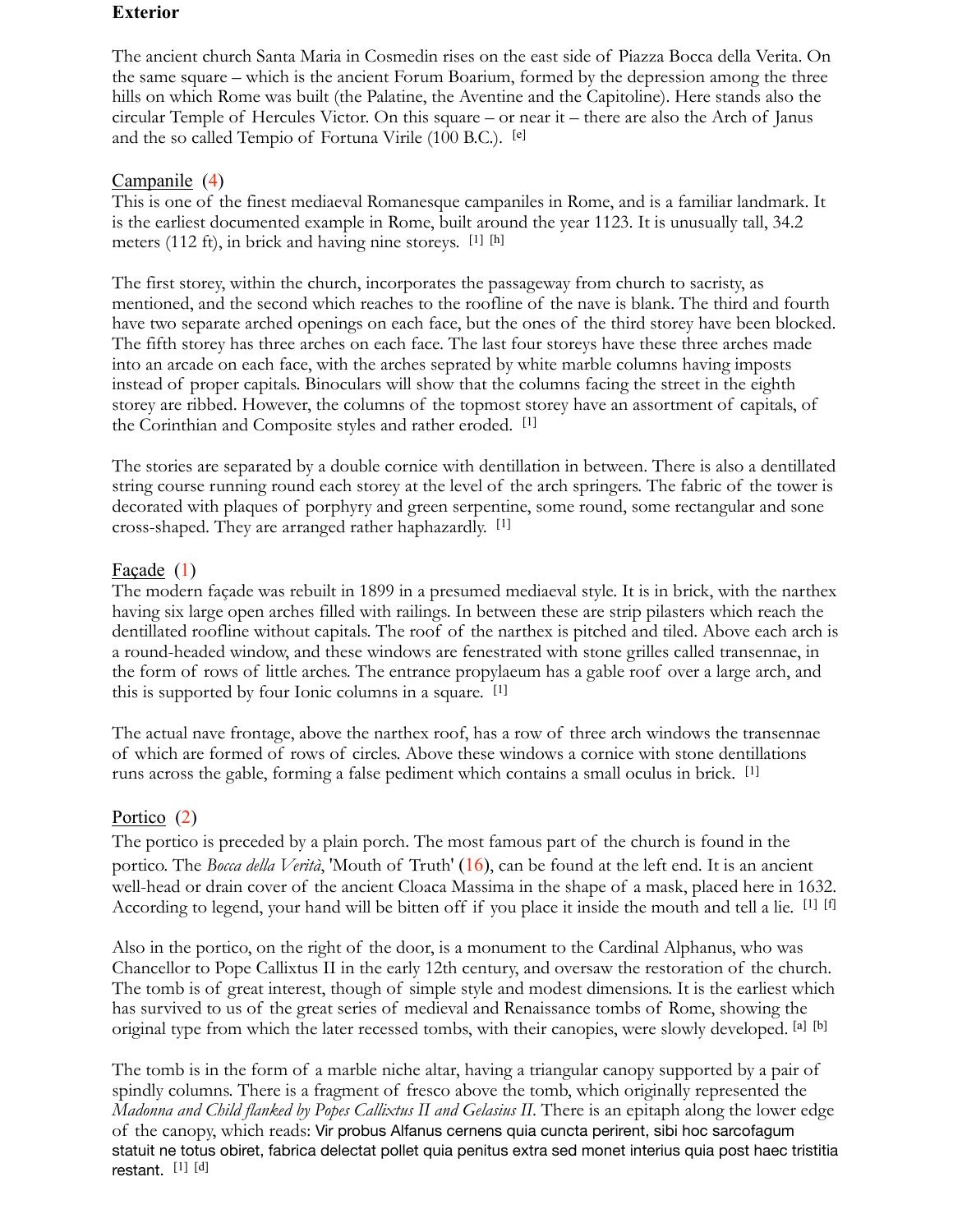The marble doorcase of the main door has 11th century carvings with leaves, palmettes, racemes with birds, a blessing hand and the symbols of the Evangelists, and is the work of Giovanni di Venetia. The door is flanked by a a pair of large tablets bearing long dedicatory inscriptions, and the interesting thing about these is that there are mostly no spaces between the words. This is how people often wrote Latin in ancient times in order to save expensive papyrus, although obviously not usually on monumental public inscriptions. One is 10th century, and describes how a certain Teubald donated land and sacred vessels to the Basilica of San Valentino on the Via Salaria. When this basilica fell into ruin in the 9th century, this tablet was brought here, later joined by the alleged skull of St Valentine. The other tablet is 8th century, and describes how two brothers, Eustathius and Gregory (or George) donated some local property. It has the first documented reference to the locality of Monte Testacio. Just to the left of the entrance is a lunette-shaped niche which used to contain a fresco depicting the Annunciation and the Nativity, although this is now almost completely decayed. [1] [5] [f]

On the right side of the portico is a memorial for Cardinal Girolamo Colonna, who was a titular cardinal here. He died in 1666 and is actually buried in the Lateran basilica.

#### **Plan:**



1 - Front 2 - Portico 3 - Central Nave 4 - Base of the Campanile 5 - Sacristy 6 - Winter Choir 7 - Schola Cantorum 8 - Entrance the crypt 9 - Altar major and baldachino 10 - Main Apse 11 - Apse Chapel of St. John the Baptist 12 - Apse Chapel of Our Lady of Loreto 13 - Chapel of the Crucifixion 14 - Chapel of San Giovanni Battista de'Rossi 15 - Baptistery 16 - "Bocca della Verità"

(Mouth of Trutth)

The church has a simple basilical layout, having a nave with aisles and three apses. The proportions of the plan are harmonious, as it is 40 meters (131 ft) long, 20 meters (66 ft) wide overall and with the central nave 10 meters (33 ft) wide. However, the layout has several irregularities. The overall groundplan is actually slightly trapezoidal; the left external wall angles inwards overall slightly from front to back, and the right wall has a slight internal angle or bend about halfway along. The propylaeum does not align with the main entrance, but is slightly to the right. The frontage of the narthex looks symmetrical, but actually protrudes slightly to the left on the left hand side (where the Bocca della Verità is) and substantially to the right where the last archway is actually in front of the vestibule of the sacristy. [1]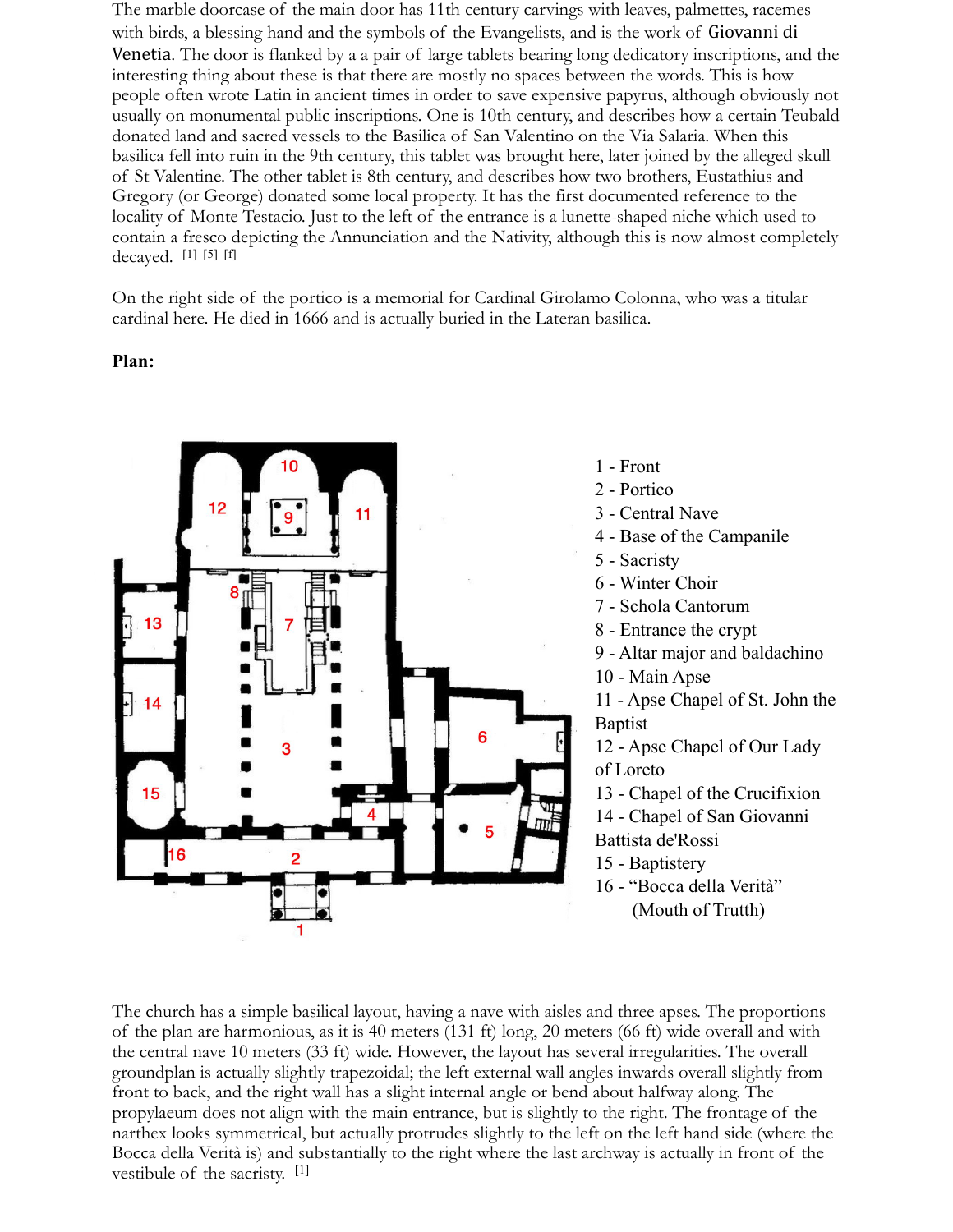## **Interior**

## Nave (3)

The original 8th century church had trabeated colonnades instead of arcades, with galleries above and with everything under the one roof. The 12th century restoration removed the galleries, lowered the aisle roofs and converted the colonnades into arcades. [1]

 There are nine ancient Corinthian columns on each side, which are spolia (the capitals differ, and are worth examining) but these are divided into three groups of three by a pair of massive pillars on each side which are part of the nave walls. [1]

The nave is lighted by rows of small arched windows below the roofline, twenty seven in all (the odd number is because the campanile occupies the first aisle bay on the right). Below these can be seen faint traces of the original fresco cycle from 1123 which originally completely covered the nave walls. More traces can be seen over the triumphal arch, which are thought to be perhaps 10th century and which depict prophets. These fragments only survived because the former Baroque vault hid them. The flat unpainted wooden trussed ceiling is modern, and is decorated with rows of gilt stars. [1] [5] [k]

One of the glories of the church is the Cosmatesque floor (also known as *opus Alexandrinum*), provided by the original Cosmati family in the 11th century although restored since. This is dominated by an enormous porphyry roundel, which must have been sawn from a very large column. Since the only source of the stone was a quarry in the Eastern Desert of Egypt, this would have been an incredibly prestigious item in ancient times. Genuine imperial porphyry, as here, is purplish crimson with white spots. The dark green stone in the patterning is serpentine from Sparta, which the Romans hence called lapis Lacedaemoniaca, and the yellow bits are giallo antico marble from what is now Algeria. [1]

The confessionals were executed by Schiavetti and Bartoli. [6]

# Counterfaçade

On either side of the entrance door are black granite stones. They are standardized Roman weights. In pre-Christian times, such weights were kept in the temples were they could be used to check the weights used by merchants. When Rome became a Christian city, they were moved to the churches. A further feature of the church is the women's gallery, which has been restored, and is from the eighth century church. [1] [2]

# Ancient columns

Ten ancient columns of the Statio annonae are incorporated into the fabric. There are two flanking the entrance door. A third is at the near end of the left hand aisle, two more are part of the first storey of the campanile, one is at the entrance of the sacristy and one is in the middle of it. These seven were the main entrance colonnade of the original building. The three other columns are by the baptistry and the Chapel of San Giovanni Battista de Rossi, and were a side entrance originally. [1] [6]

# Schola cantorum (7)

The schola cantorum (choir) is a precious mediaeval survival, being an enclosure for the singers of the liturgy; there is another at San Clemente. The floor level is one step higher than the nave, and the floor itself is also of Cosmatesque work of greater intricacy than that of the nave. The enclosure is formed of marble slabs set on edge, with the pair either side of the entrance to the altar also having what looks like Cosmatesque work. However, these are rare examples of 8th century *opus sectile* which used to be set in the floor. [1]

The schola incorporates a pair of ambones or pulpits, on the left side is the Ambo of the Epistle and on the right side is the Ambo of the Gospel. An open screen in front of the altar is formed by a horizontal marble beam running across the width of the nave and supported by four spindly columns. There is an inscription here which reads: Alfanus fieri tibi fecit Virgo Maria et genetrix Regis summi Patris alma Sophya. [1]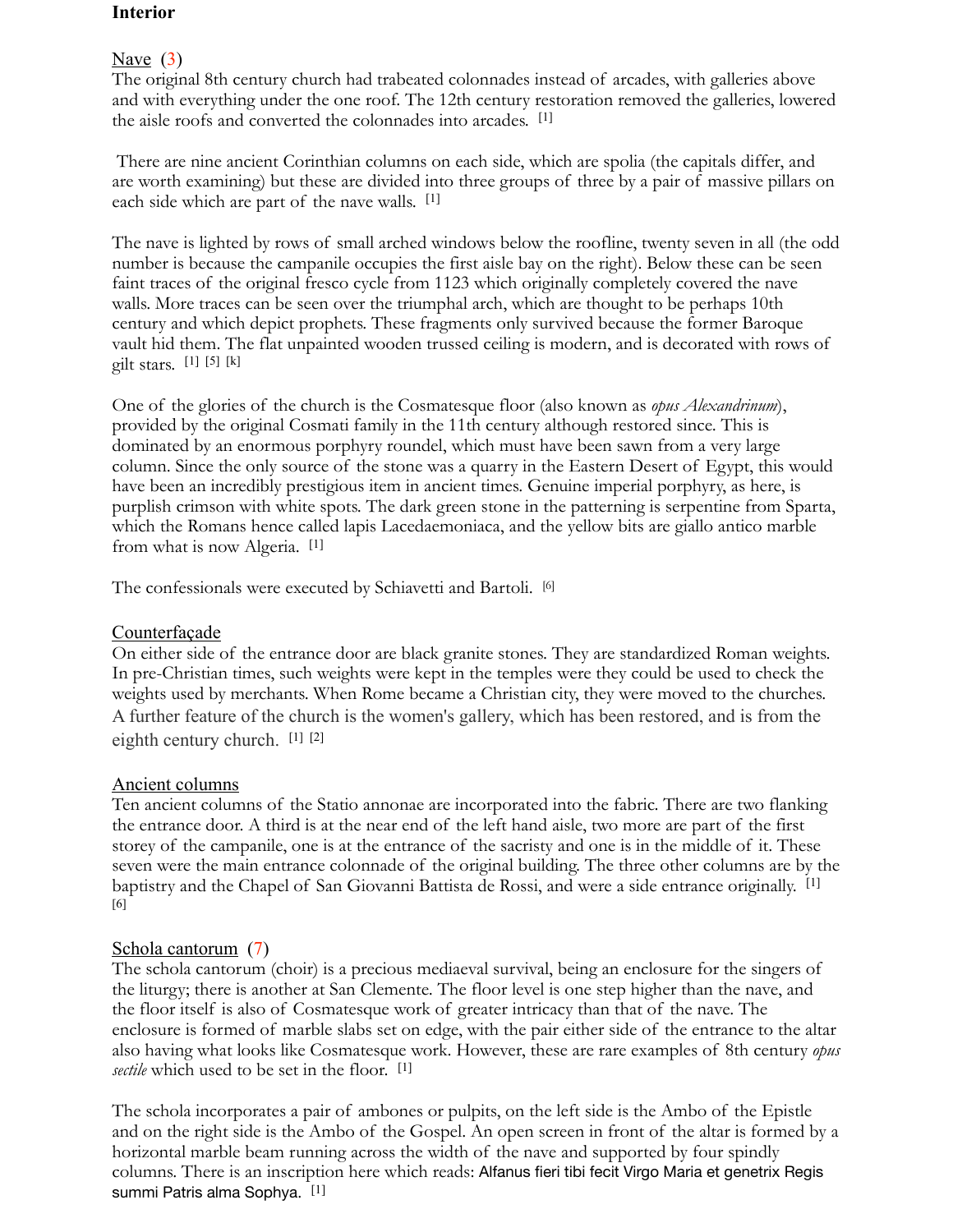The far corners of the schola have entrances to the crypt, and next to the right hand one is the Paschal candle. The base incorporates a carving of a lion, but the twisted shaft with Cosmatesque decoration did not originally belong to the church but was donated in 1716. This was signed by the artist, Pasquale Caetani who was a Dominican friar, who in 1286 wrought the candlestick.  $[1]$  [a]

## **Presbyterium**

The baldacchino was the gift of Cardinal Francesco Gaetani, nephew of Boniface VIII. The baldacchino, in Gothic style with Cosmatesque decoration, is signed 'Deodatus me fecit', 'Deodatus, (son of Cosmas) made me'. It is dated to 1294, and incorporates four red granite columns from Aswan in Egypt. Some of these were destroyed in the 18th century rebuilding, but were reconstructed in the 19th century. In the spandrels of the baldacchino crown are mosaics of *The Annunciation*.The choir enclosure and canopy are original. In front of the high altar is a rare example of 8th century [opus sectile](http://en.wikipedia.org/wiki/Opus_sectile). [1] [a] [b]

The altar (9) itself is made from an ancient red granite basin, shaped like an old-fashioned bathtub with a pair of rings on either long side carved in relief, representing carrying handles. Below are enshrined the relics of martyrs, Cyrilla who was a virgin together with Hilarius and Coronatus. [1] [4]

Behind the high altar, the apse contains 19th century frescoes  $(10)$  in a mediaeval style, together with a pair of windows with *transennae* (latticework)*.* The cathedra or bishop's throne, raised on three steps, is a work of Alfano, from the 12th century. The armrests of the seat are two lions, the marble back is topped by a disk in red porphyry. [1]

Above the episcopal throne is an icon of *Our Lady* said to have been brought from Greece, in the time of the Iconoclasts, and is one of the best specimens of the Greek school of Christian art. <sup>[1]</sup>

The walls of the apse are decorated with Romanesque style frescoes by Cesare Caroselli with the assistance of Alessandro Palombi, signed and dated 1899. The frescoes depict the *Annunciation*, the *Epiphany* (on the left side), the *Nativity* and the *Presentation* (on the right side), and the conch shows the *Madonna and Child flanked by SS Augustine, Felix, Dionysius and Nicholas*. [1]

# Side chapels

These are taken clockwise, starting from the bottom of the left hand aisle.

## Baptistery (15)

The first chapel on the left hand aisle is the baptistery, which was fitted out by Cardinal Annibale Albani in 1727 and painted by Giacomo Triga. The baptismal font consists of a white marble Bacchic vase, carved with clusters of grapes, probably belonged to the ancient temple of Ceres and Libero. [1] [6] [f]

## Chapel of San Giovanni Battista de'Rossi (14)

The second is the Chapel of San Giovanni Battista de'Rossi, with an altarpiece of the saint on the 18th-century altar and a bronze balustrade also from the 18th-century. [5]

On the altar is kept the alleged skull of St Valentine. On his feast day, February 14th, it is brought out and crowned with roses. It has to be admitted that this is a dubious relic. The original shrine of the saint was in his basilica near the Via Salaria (the remnants of his underground shrine could be seen until a recent landslide), but this skull was exhumed in the catacombs of St Hippolytus near San Lorenzo fuori le Mura in 1836. At best, it is of another Valentine. [1]

In 1625 an inscription was found in the secretarium of this basilica listing the donations made at the time of John IX (898-900) to the martyr Valentino by *Teubaldus* who defines himself *opifex*. An inscription from the 18th century of the canons of S. Maria in Cosmedin attributes the epigraph to an "*ecclesia S. Valentini quae regione huius S. Diaconiae extabat*". [j]

# Chapel of the Crucifixion (13)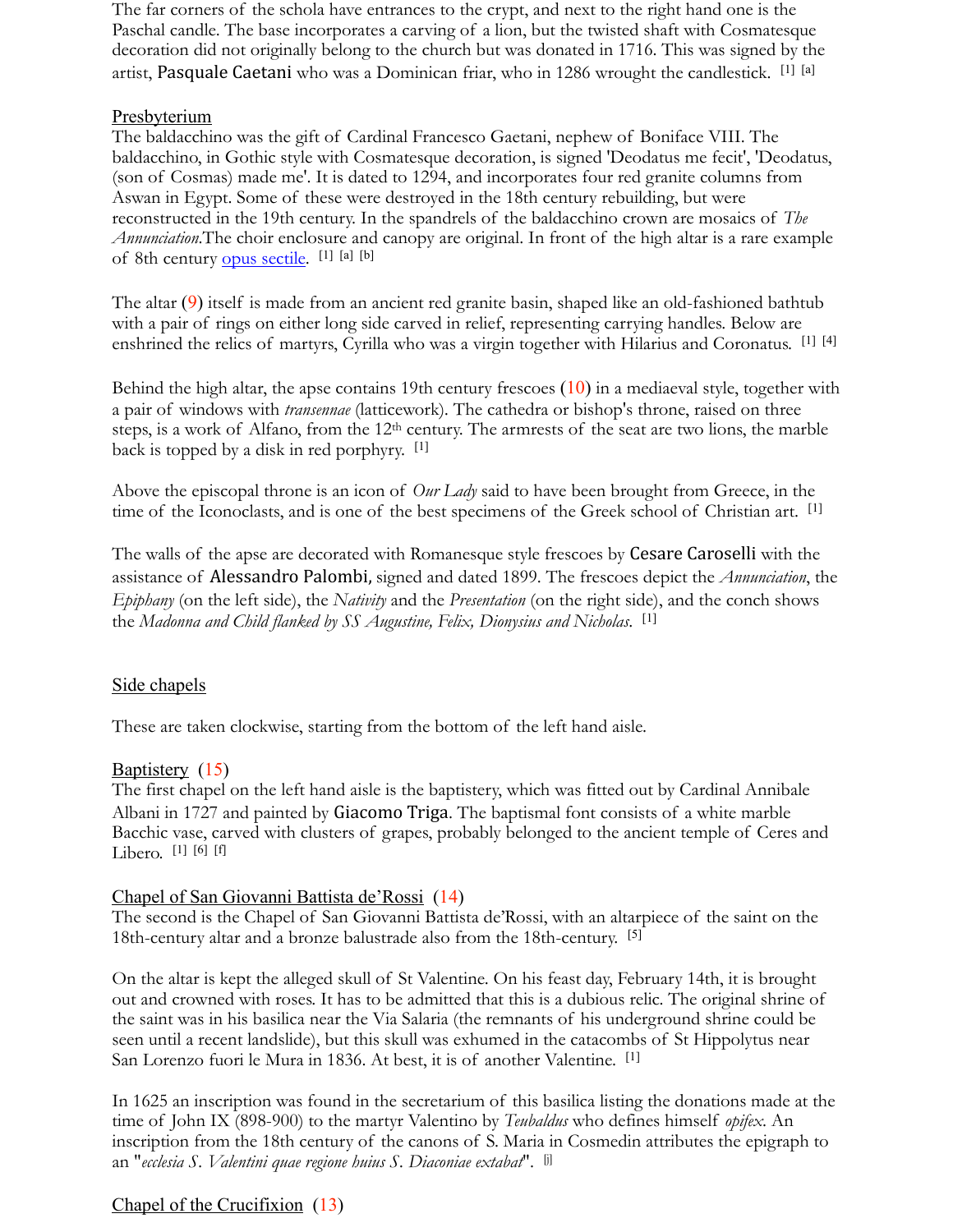The third side chapel on the left hand aisle is of the Crucifixion, and the fittings were provided by Giovanale. Here is a fine tabernacle in polychrome marble from 1727. This chapel, and the other two chapels as well, have been beautifully restored at the end of 2014. [1] [2]

## Chapel of Our Lady of Loreto (12)

The left hand apse chapel at the end of the aisle is dedicated to Our Lady of Loreto, and has a pair of narrow arched windows with *transennae*. The 19th century frescoes of Caroselli and Palombi, damaged by rising damp, show the *Birth of Our Lady* on the left, and her death ("*Dormition*") on the right. In the conch she is shown in a mandorla holding the Christ Child, in front of the Holy House which tradition declared was taken by angels from Nazareth to Loreto. The modern altar is a slab on a short column, in the mediaeval style. [1]

## Chapel of St. John the Baptist (11)

The apse chapel at the end of the right hand aisle has the same design of windows and altar, and is dedicated to St John the Baptist. The 19th century frescoes, also by Caroselli and Palombi, depict scenes from his life. [1] [6]

## Sacristy (5)

Access to the sacristy is from the right aisle. An 8th century mosaic fragment of the *Adoration of the Magi* is displayed over the altar in the sacristy. It was originally in Chapel of the Virgin in old St Peter's, and was executed under Pope John VII about the year 705, and transferred here in 1639. A precious survival, it is artistically interesting in that it owes more to the original Classical style of painting than to the Byzantine one. The picture of the altar is by Maniardi, the laterals by Giuseppe Chiari from Genoa. The sacristy is now the church's shop. [1] [6] [f]

## Winter Choir (6)

Adjoining the right aisle is the winter choir, designed by **Tommaso Mattei** on the commission of Canon Giovanni Battista Sabatini, which was completed by 1687. The decorations are works by Giuseppe Chiari, with the design of Cav. Carlo Maratta. Two Roman columns are preserved to which it was said that St. Peter and St. Paul were chained in the Mamertine Prison. In reality they would have belonged to the Roman shrine. On the altar there was an image of the Theotokos (Mother of God), a fourteenth-century work of the Roman school, repainted several times. [2] [3] [6]

# $Crypt(8)$

The crypt, built by Pope Hadrian in the 8th century, has been restored, and is again open to visitors after a period of closure. The entry is on the left hand side of the schola, and there may be a small fee payable to the custodian on duty. Before entering the crypt, you can observe the square walls of the altar of Hercules. [1] [15] [e]

It is a puzzle as to why a crypt was originally provided, as it is not on record that a shrine of a particular saint or saints was ever established here. A clue may lie in a lead plate dug up next to the church in the 19th century, which had an inscription which read: [1]

+ Hic habentur reliquie Apostolorum, de vestibus et corporibus ceterorum sanctorum: S. Tiburtii subdiaconi, S. Avree et Sociorum, S. Ciraci Episcopi et restitute S. Calixti Pape, S. Tiburtii et Valeriani, S. Iuliani m. Ceryni presbyteri, S. Lucine, lapis Stephani, St Felicis Pape, Emerentiane, SS Quadraginta, Maria, de lapide Sancti Sepulcri, Demetri ...et ossa aliorum sanctorum.

The plate was mediaeval, about 12th century, but seems to imply that the crypt was originally a reliquary with a collection of relics for veneration by pilgrims. [1]

The crypt itself is a miniature basilica with six columns, three on each side. The columns have no bases (they are inserted into the floor) and derivative Composite capitals with simplified acanthus leaves. At the far end you can see the masonry which is claimed to belong to the original altar of Hercules. The altar, brought here by P. Hadrian I and later dedicated by P Callixtus to Saint Cyrilla, was made from a Roman cippus. In both side walls of the crypt are compartments that may have contained the relics. [1] [e]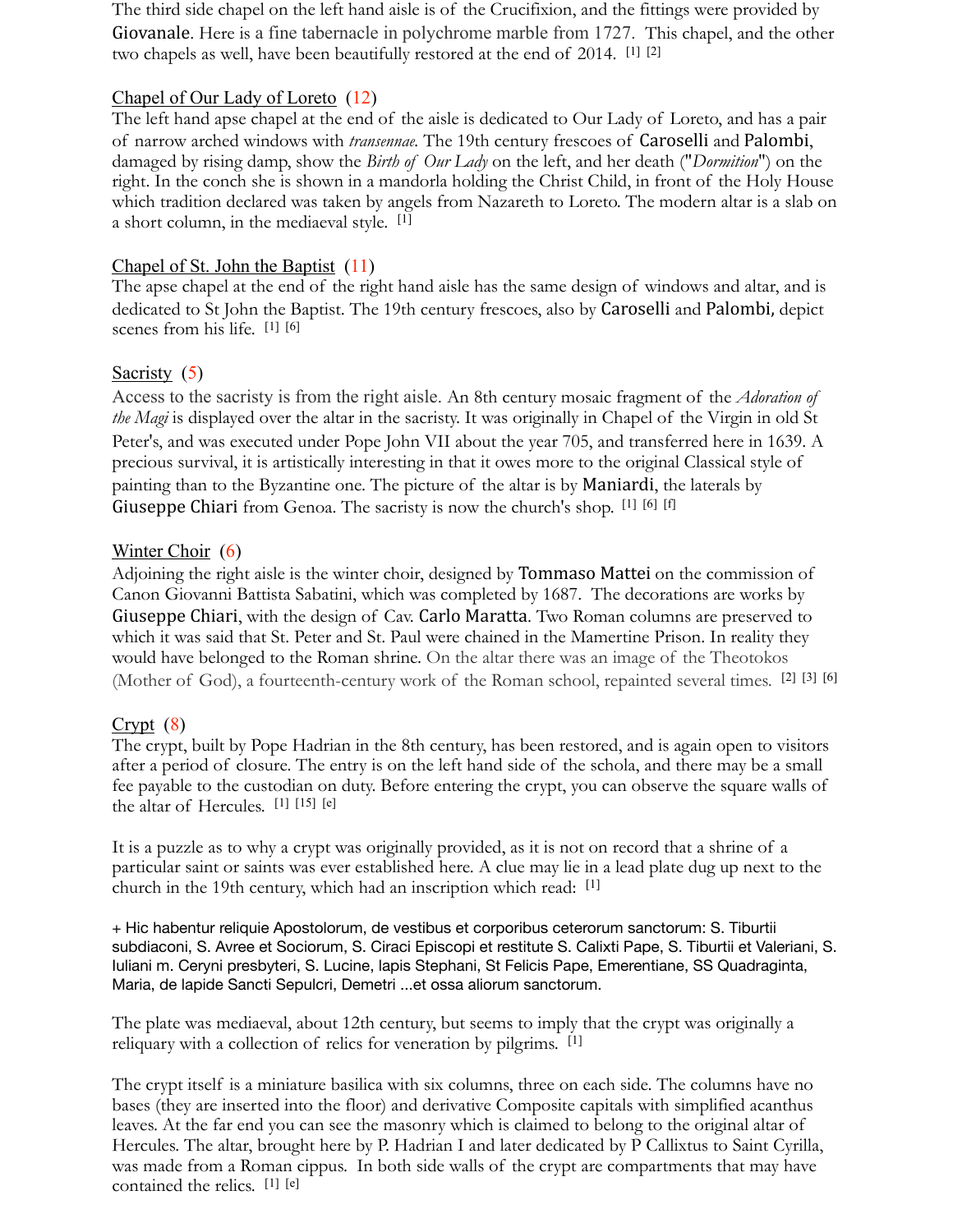At the exit of the crypt on the floor is the tombstone of the archpriest Giovanni Mario Crescimbeni, a poet and among the founders of the Accademia degli Arcadi. [5]

#### **Liturgy**

The Greek traditions connected to the church have been renewed, as the church is now used by the Melkite community in Rome. This consists mainly of Syrian and Iraqi Catholics under the Byzantine rite, deriving ultimately from the ancient Patriarchate of Antioch which accepted the use of the Byzantine rite in the later Middle Ages. Mass is celebrated in three languages: hymns are in Greek or Arabic, prayers also in Italian, and the sermon is invariably delivered in Italian. [1]

The only liturgy celebrated in the church, except on special occasions, is Mass on Sunday at 10:30.

#### **Artists and Architects:**

Alessandro Palombi (1847-1927), Italian painter Alfano (12th cent), Italian architect Antoniazzo [Romano](http://en.wikipedia.org/wiki/Antoniazzo_Romano) (1430-1510), Italian Early Renaissance painter Carlo [Maratta](http://en.wikipedia.org/wiki/Carlo_Maratta) (1625-1713), Italian Late Baroque Classical painter Cesare [Caroselli](http://www.churches-of-rome.info/ArtistBios/CAROSELLI.pdf) (1847-1927), Italian painter [Cosmati](http://en.wikipedia.org/wiki/Cosmati) family (12th-14th centuries), workers in decorative geometric mosaic Deodatus di Cosma dei Mellini (1225-1294), Italian sculptor Giacomo [Triga](https://es.wikipedia.org/wiki/Giacomo_Triga) (1674-1746), Italian painter of the Late Baroque period Giovanni Battista [Giovenale](http://www.churches-of-rome.info/ArtistBios/GIOVENALE.pdf) (1848-1934), Italian architect Giovanni di Venetia (11th cent), Italian sculptor Giuseppe Bartolomeo [Chiari](https://en.wikipedia.org/wiki/Giuseppe_Bartolomeo_Chiari) (1654-1727), Italian painter of the late-Baroque Giuseppe [Sardi](http://en.wikipedia.org/wiki/Giuseppe_Sardi) (1680-c.1768), Italian architect Luca [Carimini](http://www.churches-of-rome.info/ArtistBios/CARIMINI.pdf) (1830-1890), Italian architect & sculptor Magister Paulus (12th cent), Italian sculptor, mosaic floor maker Pasquale Caetani (18th cent), sculptor (Dominican friar) Tommaso [Mattei](http://www.churches-of-rome.info/ArtistBios/MATTEI,%20Tommaso.pdf) (1652-1726), Italian architect

#### **Access**

Winter time: 9.30am-5.00pm (gate closes at 4.50pm) Summer time: 9.30am-6.00pm (gate closes at 5.50pm)

#### **Relics:**

St Valentine

#### **Burials:**

Giovanni Cardinal [SERAFINI,](https://cardinals.fiu.edu/bios1843.htm#Serafini) (1786-1855) Giovanni Mario [Crescinbeni](https://en.wikipedia.org/wiki/Giovanni_Mario_Crescimbeni) (1663-1728) Archpriest of the Basilica and poet, co-founder of the Academy of Arcadians, author of the "History of the Basilica of Saint Mary in Cosmedin" (1715)

#### **Location:**

 Address: Piazza della Bocca della Verità, 18 Coord:  $\frac{41^{\circ}}{53' 17'' N}$ ,  $12^{\circ} 28' 54'' E$ 

#### **Links and Refs**:

- [1] [Roman Churches Wiki](http://romanchurches.wikia.com/wiki/Santa_Maria_in_Cosmedin)
- [2] [Anthropology Sacred Art web site](http://www.antropologiaartesacra.it/ALESSIO_VARISCO_ROMASantaMariaInCosmedin.html)
- [3] http://www.treccani.it/enciclopedia/tommaso-mattei (Dizionario-Biografico)/
- [4] https://www.revolvy.com/page/Santa-Maria-in-Cosmedin (no longer online)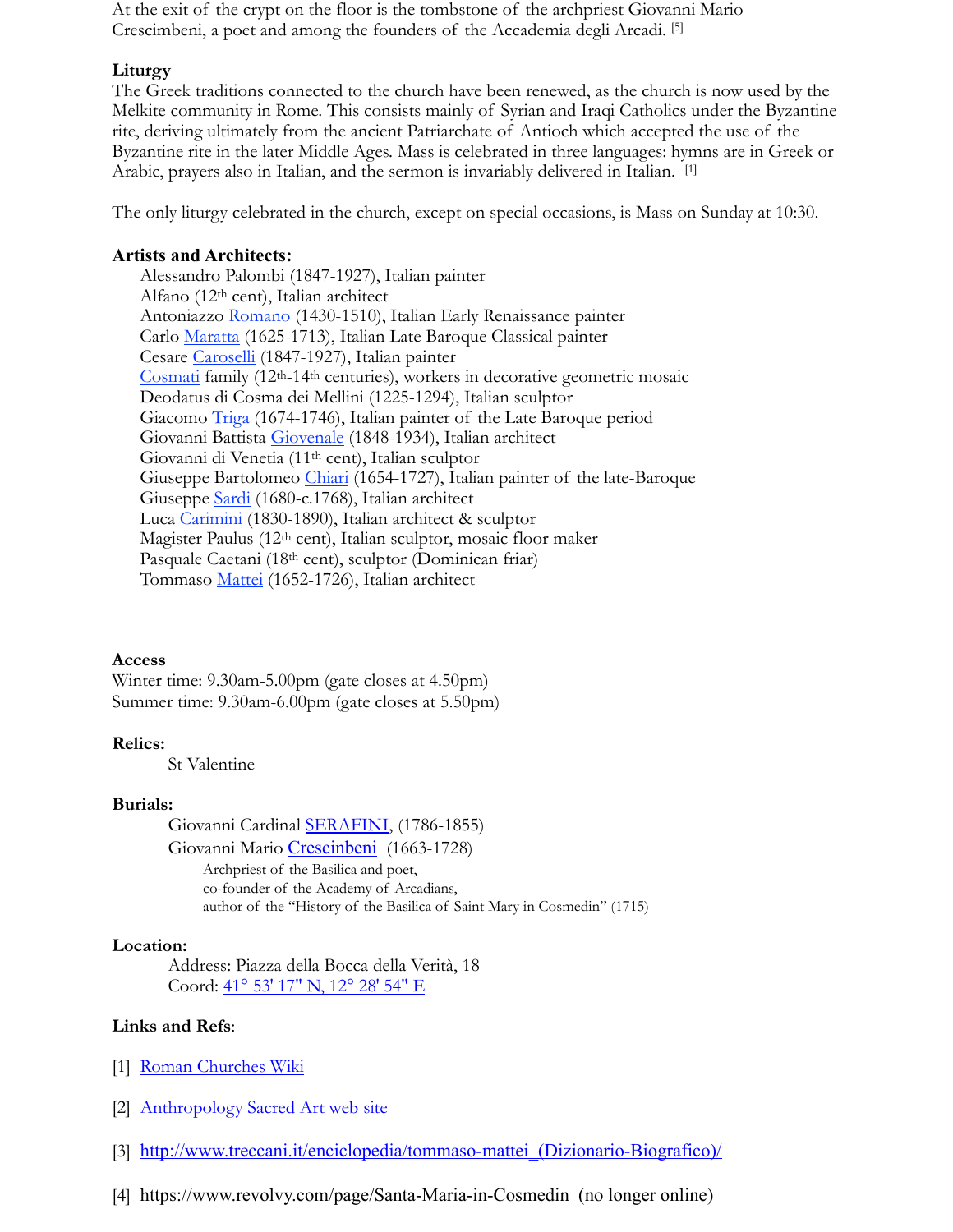- [5] [i viaggi de raffaella blog](http://iviaggidiraffaella.blogspot.com/2015/06/roma-il-foro-boario-lantico-mercato.html)
- [6] [tesori di Roma](http://www.tesoridiroma.net/chiese_medioevo/maria_cosmedin.html)
- [7] [Info Roma web site](https://www.info.roma.it/monumenti_dettaglio.asp?ID_schede=36)
- [a] Davies, Gerald S.; RENASCENCE: THE SCULPTURED TOMBS OF THE FIFTEENTH CENTURY IN ROME; 1916
- [b] Gardner, Julian; "Arnolfo di Cambio and Roman Tomb Design"; *The Burlington Magazine*, Vol. 115, No. 844 (Jul., 1973), pp. 420+422-439 (jstor 877354)
- [c] Mallory, Nina A.; "The Architecture of Giuseppe Sardi"; *Journal of the Society of Architectural Historians*, Vol. 26, No. 2 (May, 1967), pp. 83-101 (jstor 988414)
- [d] Osborne, John; "The Tomb of Alfanus in S. Maria in Cosmedin, Rome"; *Papers of the British School at Rome*, Vol. 51 (1983), pp. 240-247 (jstor 40310797)
- [e] Church information plaques
- [f] Donovan, Jeremiah; ROME ANCIENT AND MODERN AND ITS ENVIRONS; 1842
- [g] Frothingham, Jr., A. L.; "Notes on Byzantine Art and Culture in Italy and Especially in Rome", *The American Journal of Archaeology and of the History of the Fine Arts*, Vol. 10, No. 2 (Apr. - Jun., 1895), pp. 152-208 (jstor 496574)
- [h] Priester, Ann; "Bell Towers and Building Workshops in Medieval Rome"; *Journal of the Society of Architectural Historians*, Vol. 52, No. 2 (Jun., 1993), pp.199-220 (jstor 990786)
- [j] Vincenti, Valentina; "L'Ara Maxima Herculis and S. Maria in Cosmedin: Notes of Late Antiquity Topography"; *Pontifical Institute*, Vatican City; 2002
- [k] Derbes, Anne; "Crusading Ideology and the Frescoes of S. Maria in Cosmedin"; *The Art Bulletin*, Vol. 77, No. 3 (Sep., 1995), pp. 460-478 (jstor 3046121)

#### Additional **Links**:

[Roma SPQR web-page with gallery](http://www.romaspqr.it/roma/CHIESE/Chiese_Medievali/S_Maria_Cosmedin.htm)

[http://en.wikipedia.org/wiki/Santa\\_Maria\\_in\\_Cosmedin](http://en.wikipedia.org/wiki/Santa_Maria_in_Cosmedin)

["De Alvariis" gallery on Flickr](https://www.flickr.com/photos/dealvariis/sets/72157635403472411/)

[http://penelope.uchicago.edu/Thayer/E/Gazetteer/Places/Europe/Italy/Lazio/Roma/Rome/](http://penelope.uchicago.edu/Thayer/E/Gazetteer/Places/Europe/Italy/Lazio/Roma/Rome/churches/S.Maria_in_Cosmedin/home.ht) [churches/S.Maria\\_in\\_Cosmedin/home.ht](http://penelope.uchicago.edu/Thayer/E/Gazetteer/Places/Europe/Italy/Lazio/Roma/Rome/churches/S.Maria_in_Cosmedin/home.ht)

[http://commons.wikimedia.org/wiki/Category:Santa\\_Maria\\_in\\_Cosmedin\\_\(Rome\)?uselang=it](http://commons.wikimedia.org/wiki/Category:Santa_Maria_in_Cosmedin_(Rome)?uselang=it)

[http://it.wikipedia.org/wiki/Basilica\\_di\\_Santa\\_Maria\\_in\\_Cosmedin](http://it.wikipedia.org/wiki/Basilica_di_Santa_Maria_in_Cosmedin)

<http://www.romeartlover.it/Vasi56.html>